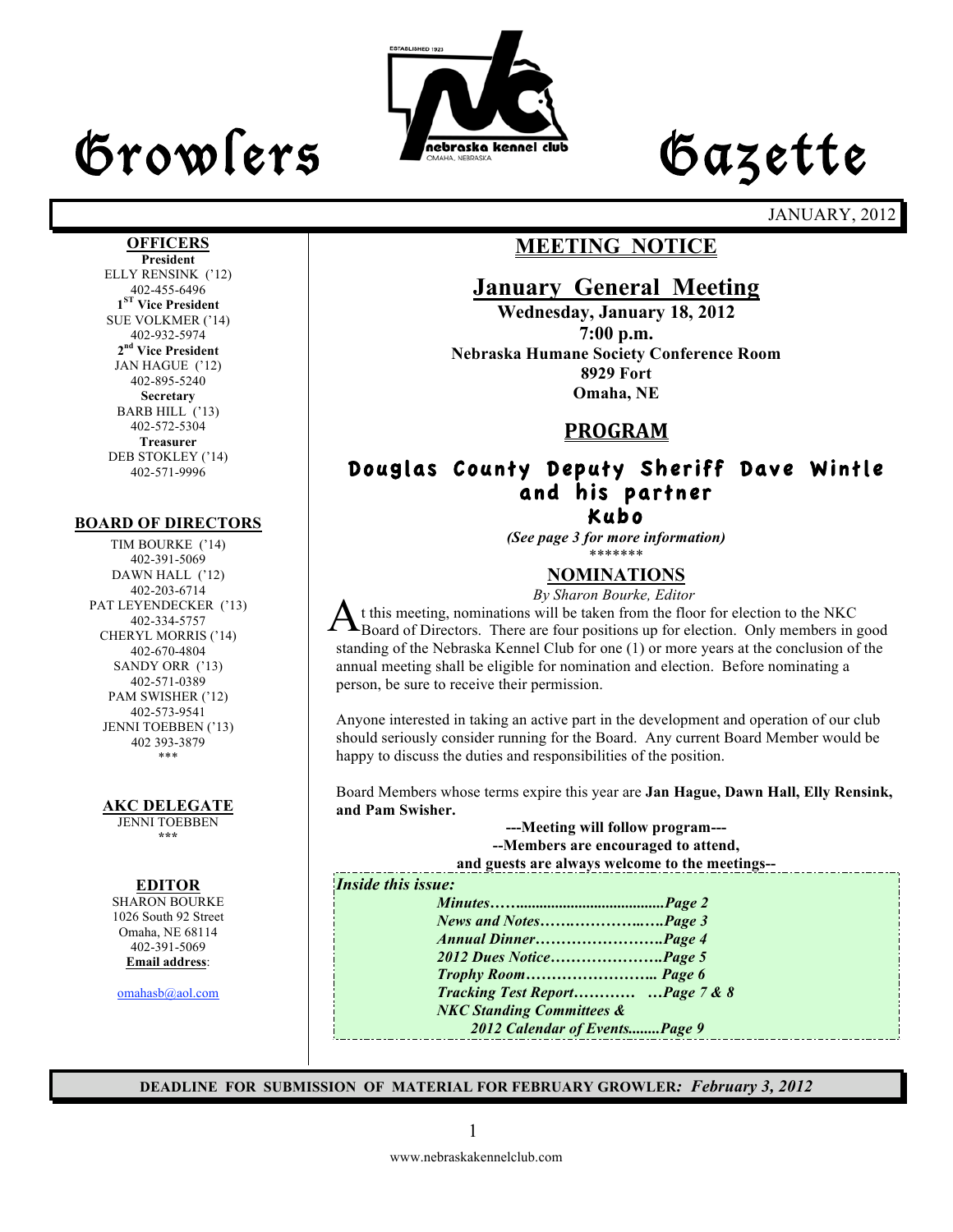#### **SECRETARY'S REPORT**

#### **JANUARY BOARD MEETING**

Wednesday, January 4, 2012 Nebraska Humane Society, 90<sup>th</sup> and Fort, Omaha, Nebraska

Attending: Elly Rensink, Sandy Orr, Pat Leyendecker, Jan Hauge, Dawn Hall, Sue Volkmer, Cheryl Morris, Tim Bourke, Debby Stokley, Barbara Hill

Absent: Jenni Toebben, Pam Swisher

Guest: Shelly Rehmeier

President, Elly Rensink called the meeting to order at 7 PM.

Elly advised the Board that Council Bluffs had won \$1,000 for their AKC Responsible Dog Ownership Day. Secretary Barbara Hill was request to send a congratulations card to the Council Bluffs Kennel Club.

Shelly provided a written financial report for the most recent tracking test held November 13, 2011 which reflected a profit of \$107.23. Judge, Jane Jonas sent the club a thank you card. 1 dog passed. Secretary Barbara Hill delivered to Shelly AKC's application for a future tracking test. Joe Bradley took photos. Joe is an accomplished amateur photographer and it was suggested that a possible future fund raiser could be organized asking Joe to do photos of members/and or dog owners for a fee.

Secretary, Barbara Hill had e-mailed the minutes of the November 2011 Board Meeting. A motion was made by Cheryl Morris and seconded by Sue Volkmer to approve the Minutes. The motion carried.

Treasurer, Debby Stokley had e-mailed the October and November Financial Reports to the board. A motion was made by Sandy Orr and seconded by Dawn Hall to file for record the Treasurer's Reports with the Secretary. Debby also provided a draft of the July 2011 show report. A few minor items are outstanding and Deb anticipates a complete report will be available in February 2012. Deb also agreed to clarify some items in the report.

<sup>1st</sup> Vice President, Sue Volkmer advised the Board that she has arranged for a member from Douglas County Canine Unit to present the program at the January 18, 2012 General Meeting.

2<sup>nd</sup> Vice President, Jan Hague had no new applications for membership.

AKC Delegate, Jenni Tobben absent – no report

2012 show report: The Onofrio Contract was reviewed. Debby is to contact Mary Beth and/or Tiffany Fields to clarify the phrase in the contract that says the host club is to provide public exercise pens. Upon satisfactory clarification the Board felt the contract was OK. The executed Joint-Venture Agreement was provided for review. Debby is to provide a copy of the Century Link contract to the Secretary.

The Board discuss plans in the event 2012 show is a loss.

Committee Reports:

Herding: No discussion Tracking: See above Training Classes: No information from Companion Dog Club. Elly is to follow up. Web Site: To reduce expenses to the club, the NKC Board decided to temporally not have the site up dated.

Old Business:

Cheryl advised that she is unable to chair an Agility Trial in the summer of 2012.

2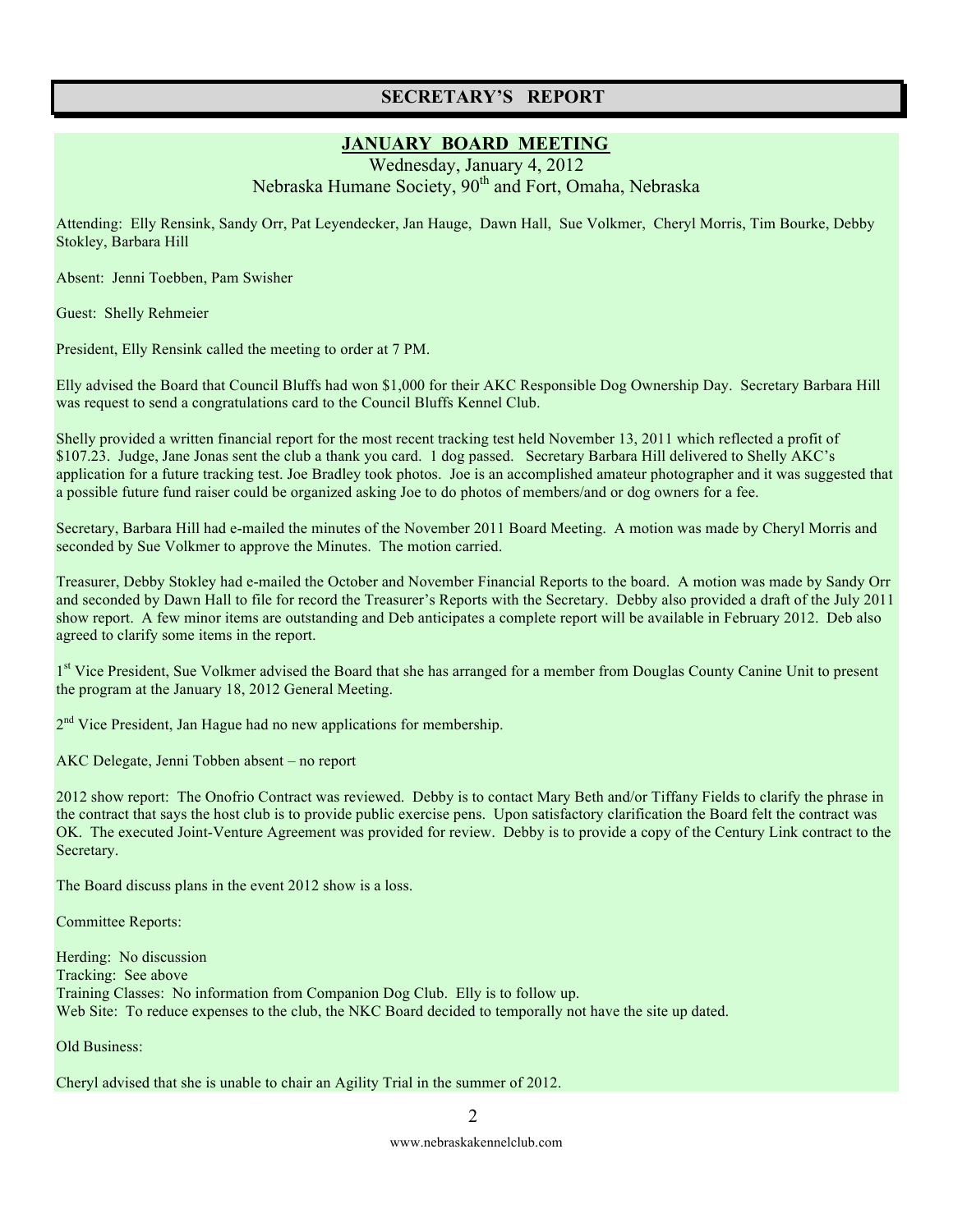#### Pat Leyendecker is waiting for a return call from Warner Park about a future concession fund raiser.

#### New business:

Pat Leyendecker is actively searching for a site to hold an Obedience/Rally trial. Gerianne Darnell has offered her building which is 42 x 70, fully matted for \$250 per day per an e-mail rec'd Nov 10, 2011.

The NKC Membership has requested the Membership Roster be provided to the members of NKC. The Board felt the Membership Roster could be provided by e-mail to the membership.

The Board by consensus agreed to hold the annual February Dinner and Sue Volkmer will obtain a site. All expenses for this event will be covered by those attending.

The following expenses were authorized to be paid by the Board. Growler Expense; insurance expense for Liability policy and Directors and Officers policy; \$48.00 refund to Rottweiler Rescue from Iowa for July 2011 booth, 2011 Agility Ribbon in amount of \$33.25; final installments due Companion Dog Club for sub let of conformation training ring for 2011. The following expenses were to be eliminated: Storage Unit effective January 2012; separate mailing for dues notice; plaque expense; renewal of the 3 year bond policy in the amount of \$145 per year.

A motion was made by Cheryl and seconded by Debby to adjourn at 9:30 PM.

Respectfully submitted, Barbara Hill Secretary

### **NEWS & NOTES**

### *Currently, No NKC Conformation Training Classes are scheduled.*

**\*\*\*\*\***

### **CONTACT THE GROWLER EDITOR**

- ♦ **If** you have something to contribute for the betterment of the dog fancy that you would like published in the **Growler, please contact the Growler Editor.**
- **If** you have a show win that you would like to brag about, information regarding an upcoming dog event, or poem, etc. to share with others, **please contact the Growler Editor**.
- ♦ **If** you are the Chair of an NKC committee and would like to inform the membership of the committee's activities, **please contact the Growler Editor.**
- **If** you have a photo of your dog to put in the **Growler**, **please contact the Growler Editor.**
- **If** you have something for the **Growler**, please contact the **Growler Editor**: **Sharon Bourke, 402- 391-5069, or e-mail: omahasb**@aol.com



February 15, 2012 NKC Annual Meeting

#### **JANUARY PROGRAM**

Please join us in the Nebraska Humane Society<br>Conference Room for a presentation by Deput Conference Room for a presentation by Deputy Sheriff Dave Wintle and his partner Kubo. Dave has been a Deputy Sheriff with the Douglas County Sheriff's Department for 22 years and has been with the K-9 unit for 6 years. Dave's partner, Kubo, is a 6 year old Belgian Malinois. Dave and Kubo have been together for 5 years and conduct criminal interdiction on Interstate 80. Dave and Kubo have seized over 3 million dollars from persons using Interstate 80 for illegal purposes. Kubo is trained in narcotics detection, tracking, criminal apprehension and as a tactical K-9. Plan to attend and bring your questions.

> *---Submitted by Sue Volkmer* **\*\*\*\*\***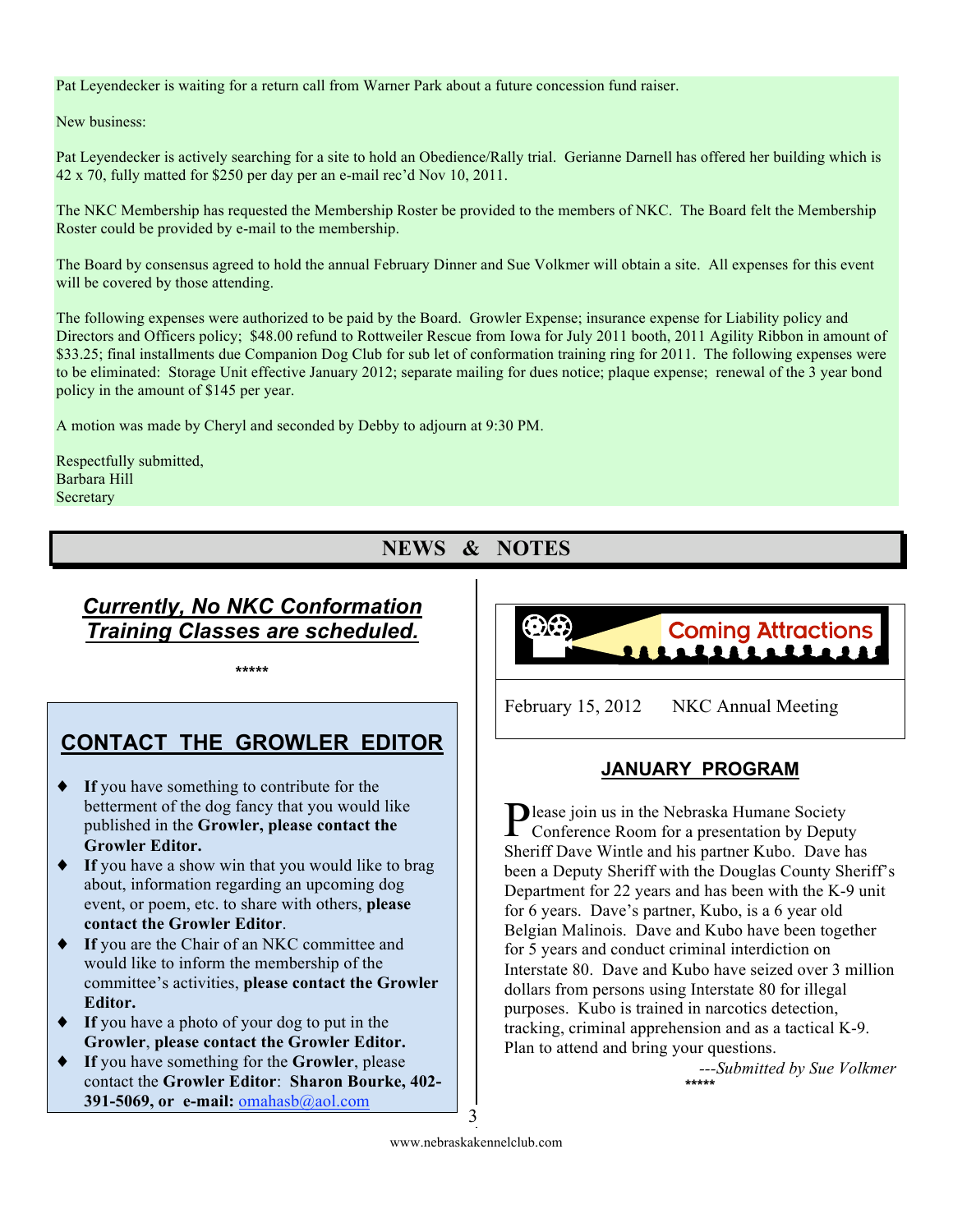

---Submitted by Sue Volkmer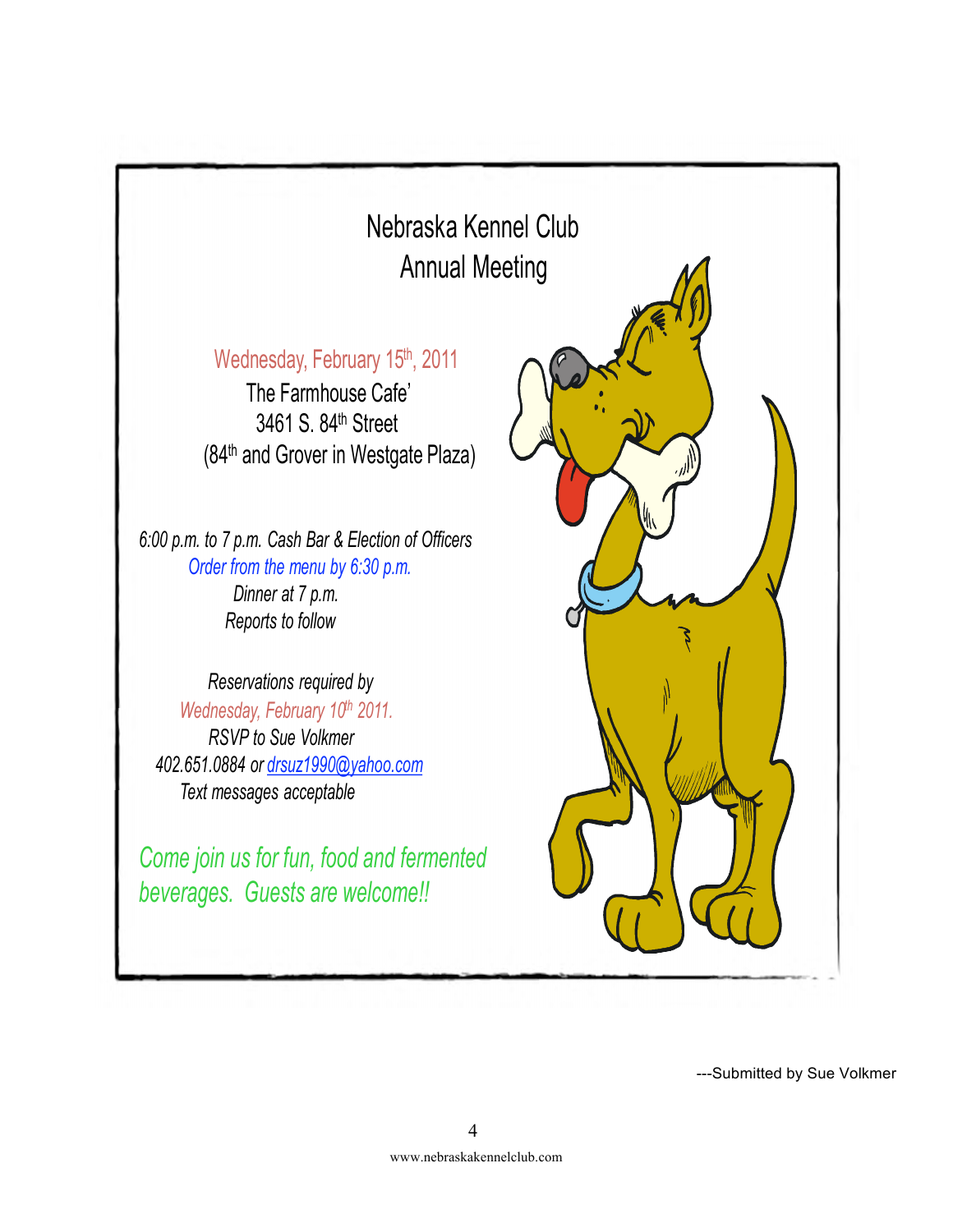### **2012 Nebraska Kennel Club Membership Dues Notice**

| 2012 dues for members elected prior to Jan. 1, 2012 are due at the close of the annual meeting to be held |                                                                                                                                                                                                    |
|-----------------------------------------------------------------------------------------------------------|----------------------------------------------------------------------------------------------------------------------------------------------------------------------------------------------------|
|                                                                                                           |                                                                                                                                                                                                    |
|                                                                                                           |                                                                                                                                                                                                    |
|                                                                                                           |                                                                                                                                                                                                    |
|                                                                                                           |                                                                                                                                                                                                    |
|                                                                                                           | on February 15, 2012. A membership will lapse and be terminated automatically if the member's dues<br>Please return this form with your 2012 dues (make check payable to Nebraska Kennel Club) to: |

**Please indicate your areas of interest. We need volunteers to work the events the club holds throughout the year. Come, bring your dog and join the fun – Volunteer!**

#### **AREAS OF INTEREST:**

| Conformation Ring Stewarding        | <b>Tracking Tests</b>   |
|-------------------------------------|-------------------------|
| Obedience and Rally Ring Stewarding | <b>Agility Trials</b>   |
| Catalog Sales                       | Obedience Chair         |
| <b>Conformation Class Trainer</b>   | Legislative             |
| Show Chair                          | Education               |
| Fun Match Chair                     | Publicity               |
| Community Outreach                  | Judges' Hospitality     |
| Librarian/Historian                 | <b>Community Events</b> |
| Meeting Hospitality                 | Newsletter              |
| <b>Trophy Solicitations</b>         | PA Announcer            |
| <b>Herding Trials</b>               | <b>OTHER</b>            |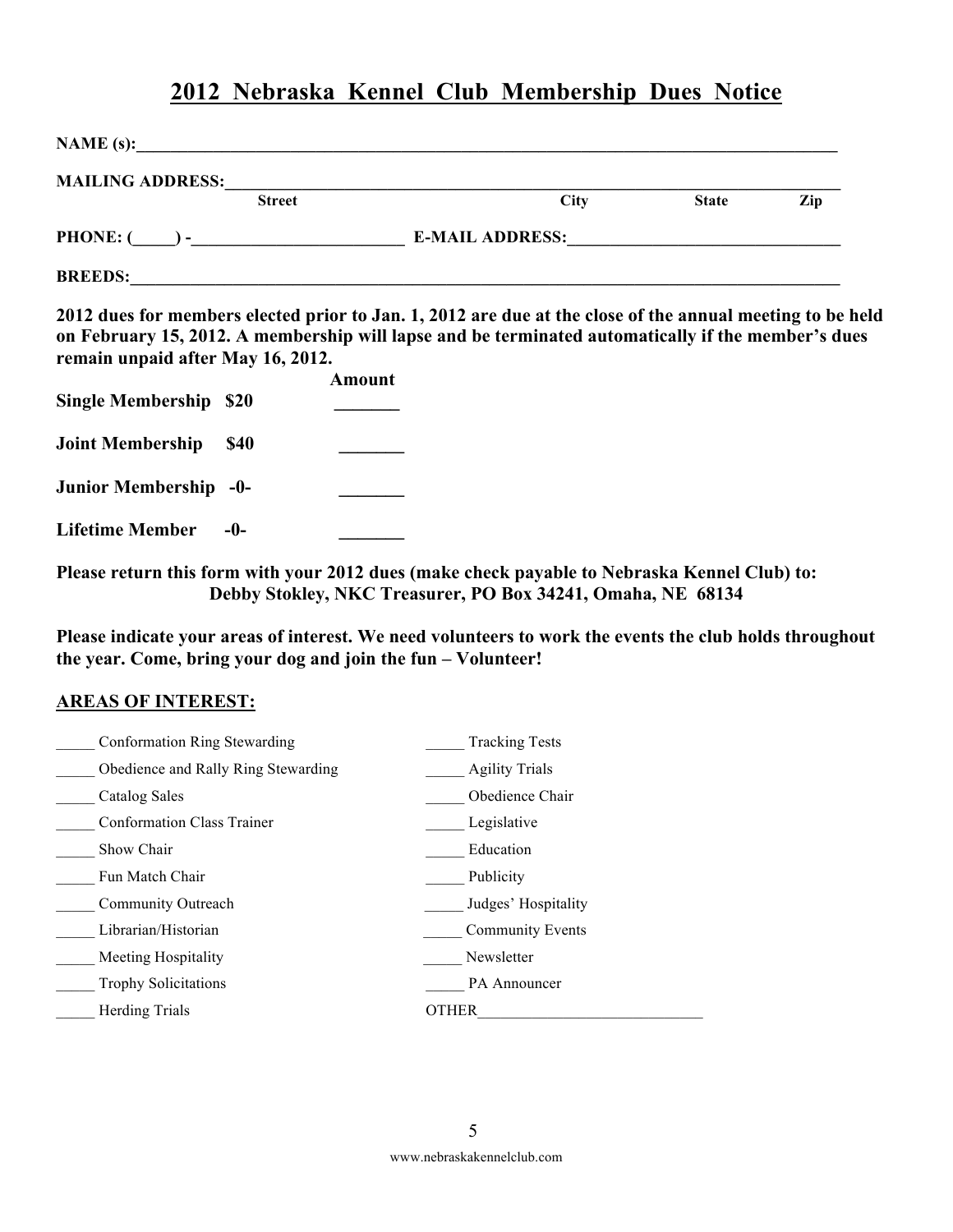### **TROPHY ROOM**



#### **FC Jedawn's Show Girl, SC, GRC (Lucy) – Borzoi**

Bred and owned by Dawn and Jeff Hall and Shannon Myers

Lucy finished her AKC Field Championship on October 29, 2011 with 4 Majors!

Lucy went to the AKC National Lure Coursing Championship in TX, held on December 3 and 4, 2011. She won the field champion stakes on Sunday, and then went on to win Best of Breed in a runoff between the winner of the open stake. There was a runoff between Saturday's Best of Breed runner, Sunday's Best of Breed winner and the next highest scoring hound – where Lucy won the Best of the Best of Breeds taking home the big bronze trophy for the year!! These are also really large lure courses with the smallest being 970 yards and the largest was 1390 yards. It was definitely an endurance competition also, as Lucy had 8 runs in 2 days on these big fields. The Hall's also won the Breeder Stakes both days as Lucy's scores were combined with her half sister, Danika!!

\*\*\*\*\*\*\*\*\*\*\*\*

Lucy finished the 2011 year as the #2 AKC Lure Coursing Borzoi in very limited coursing!

*---Submitted by Dawn Hall*

#### **BlackOak Keep Em In Suspense, TD, THD (Spencer) – Lab**

Owned by Shelly Rehmeier and Sue Torpy

Spencer, and Shelly Rehmeier, were certified by Domesti-PUPS in September of 2009. Since then they have enjoyed many visits to Nursing Homes, Children's Respite Care Centers and schools where the kids practice their reading skills by reading to Spencer. He just got his AKC Therapy Dog Title.

 *---Submitted by Shelly Rehmeier*



Spencer (1999) and the spencer of the spencer of the spencer of the spencer of the Spencer (1999) and the spencer

## CONGRATULATIONS!!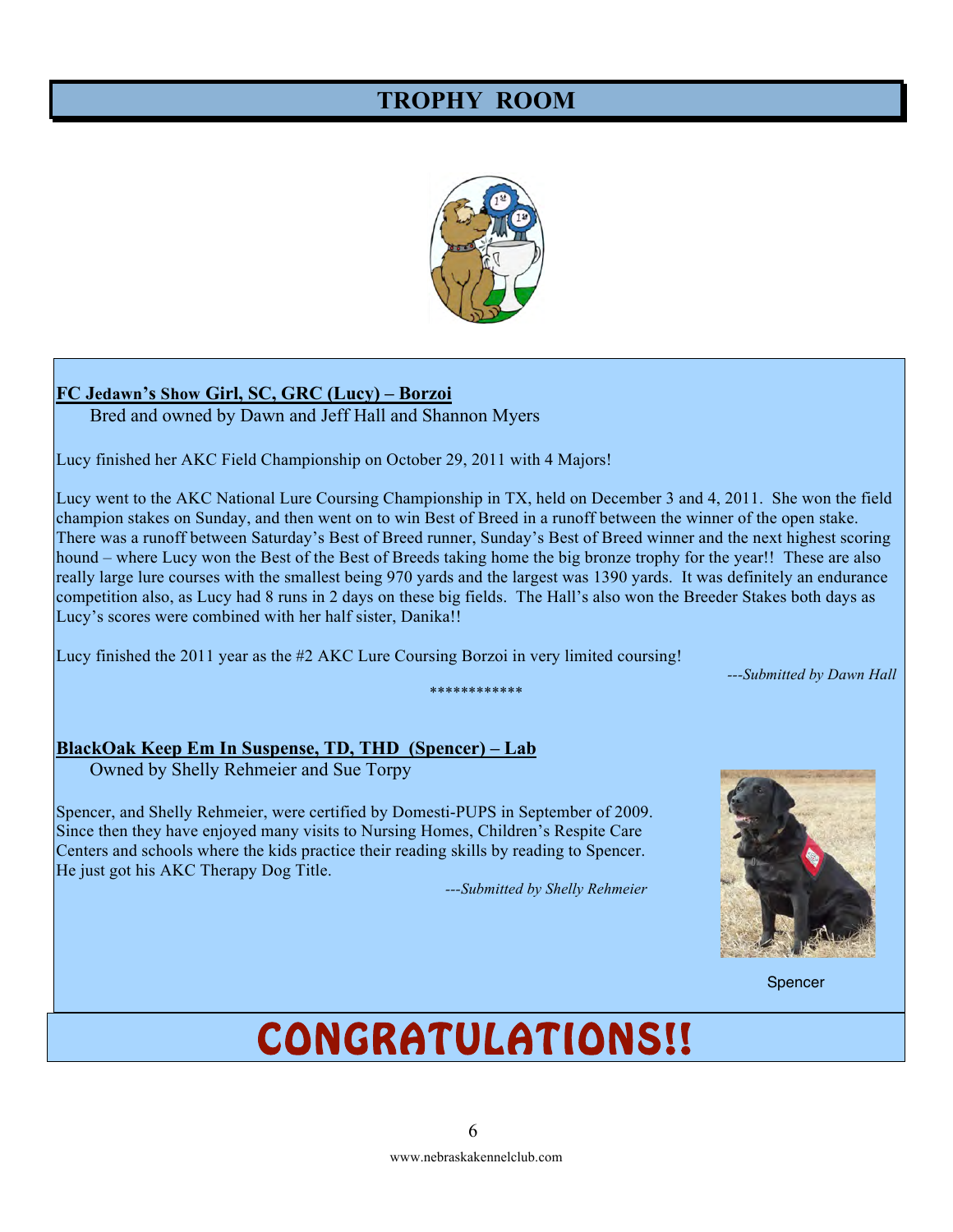### **NKC TRACKING TEST REPORT**

#### **By Shelly Rehmeier, Tracking Test Secretary**

he Nebraska Kennel Club held their Combined 2TD/5TDX Tracking Test on November 13, 2011, The Nebraska Kennel Club held their Combined<br>at Chalco Hills Recreation Area in Omaha, NE.

The test closed with 3 TD's and 4 TDX's . After entrants pulled we ended up with 2 TD's and 2 TDX's. The first pull passed a test the week prior to our test. The two TDX's that pulled were coming from Massachusetts. It turns out that it is hard to get into a test there. Due to the snow storms a couple weeks before our test, the exhibitor had to use up his vacation and did not have enough to make the trip to our test.

Originally, our judges were Jane Jonas and Bob Willoh. The Friday before the test, Bob's wife was in a car accident. Bob was not able to come and judge for us. Luckily Dian Sulek, from Lincoln, was available and graciously accepted to take Bob's place.

The weekend weather turned out to be very nice. Test day did end up being rather windy and was definitely a factor as to how the dogs worked.

**TD1** a Vizsla. Started nicely, got to the first turn and went straight into some woods. The handler did a nice job working her dog back to the track until he scared up a rabbit. He couldn't refocus and failed.

**TD2**, a Rhodesian Ridgeback. This team started very strong and was able to work their way through their track to the final glove. Congratulations to CH Ivorymoon's Dalasina Dafina**,**  RN,CD,TDI,CGC,HIC,GRC and owner/handler, Sarah Hartwig on their new TD title.

*Left to right: Dian Quist-Sulek, (Judge), Sarah Harrwig (owner/handler), Jane Jonas (Judge), Jan Hague (Tracklayer) Ch Ivorymoon's Dalasina Dafina, RN, CD, TDI, CGC, HIC, GRC, new TD*





**TDX1**, a Pembroke Welsh Corgi. Took his time and thoroughly worked his way up the first leg. He made his turn, passed the cross track and got their first article. Due to the wind he went off track into a bowl. His handler was very pleased on how they finished after they were brought back to the track.

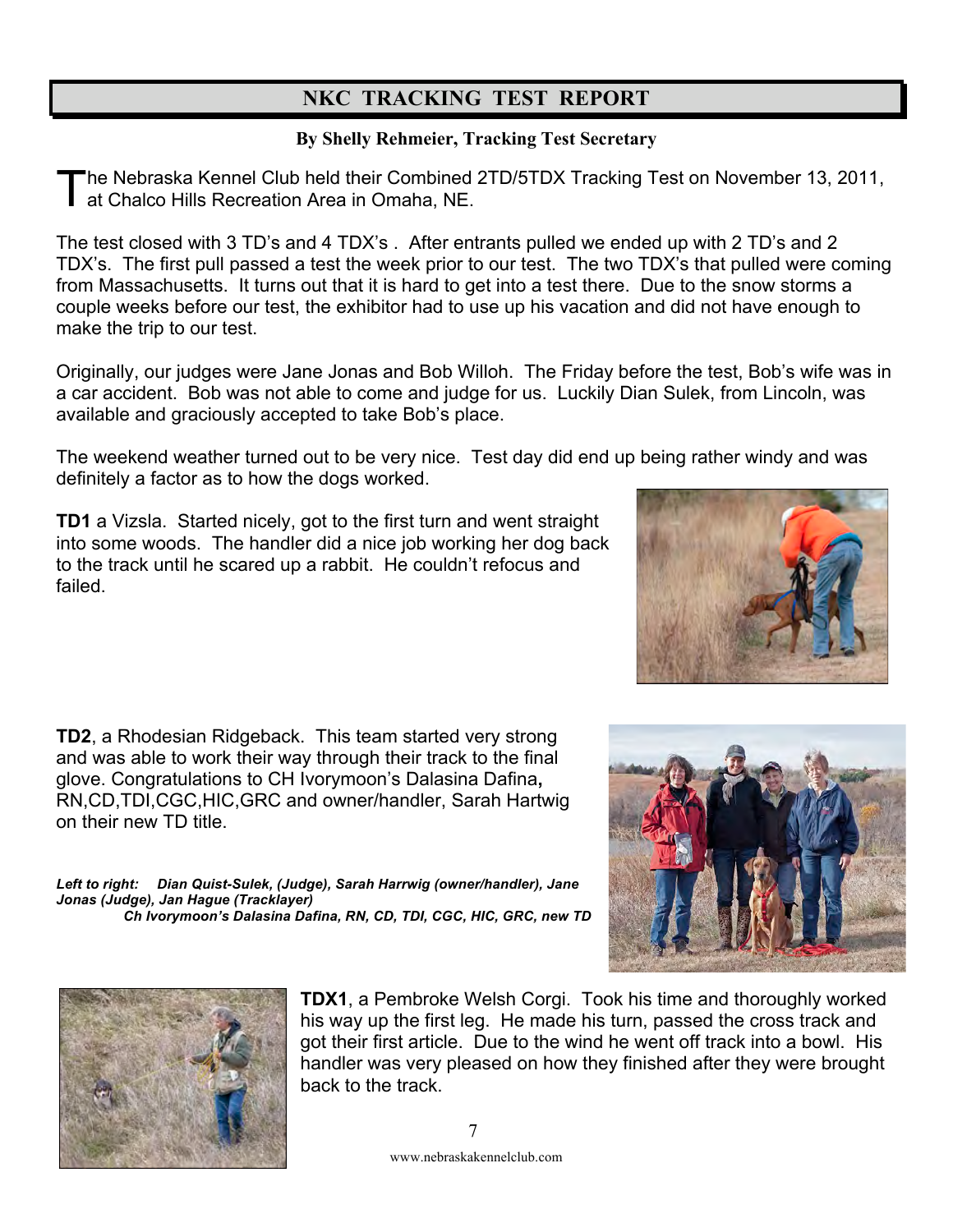**TDX2**, a Petit Basset Griffon Vendee. Started in tall grass and got to the first turn then went straight

and into some woods and failed. This team did a really nice job after they got back on track.

The dogs that did not pass, I look for them to get their titles very soon as the teams did a wonderful job.

This year Joe Bradley was our photographer. You can view his pictures of the test at http://www.joeomar.com/NKCTracking2011.html'

I would like to thank the following people for another successful test. Without these folks, this event would not be possible:



**Judges:** Jane Jonas and Dian Quist-Sulek.



**Chief Track Layer:** Dawn Thrapp who did a wonderful job keeping things organized all weekend.

**Judges Hospitality:** Jan Hague.

**Test Hospitality:** Charity and Cordelia Upchurch and Jan Hague.

#### **Event Volunteers which include Tracklayers, Cross Tracklayers, Flag Carriers, Equipment, Drivers and Raffle:**

Dawn Thrapp, Mary Kramer, Norm Tucker, Joe Bradley, Jan Hague, Annie Kelley, Lynn Buckner, Mary Ruhe, Jenni Toebbin, Deb Stokley and Sue Volkmer.

**Photographer:** Joe Bradley

**Food Donations:** Jan Hague, Jenni Toebben, Shelly Rehmeier, Sandy Orr.

**Raffle Donations: We raised \$190.00 from the raffle. I would like to thank each and every one of the folks who donated to the raffle:** 



Dog Pack Treat Company, Petco, Scheels, Cabela's, Nature Dog, Dr. Diane Simmons (Holistic Veterinary Practice), Pat Leyendecker, Sandy Orr, Cari Rehmeier, Shelly Rehmeier, Pam Swisher, Sue Torpy and Sue Volkmer.

All proceeds went to help fund this event.

**A special thanks to Jan Hague for opening up her house for our Judges and taking such good care of them.**